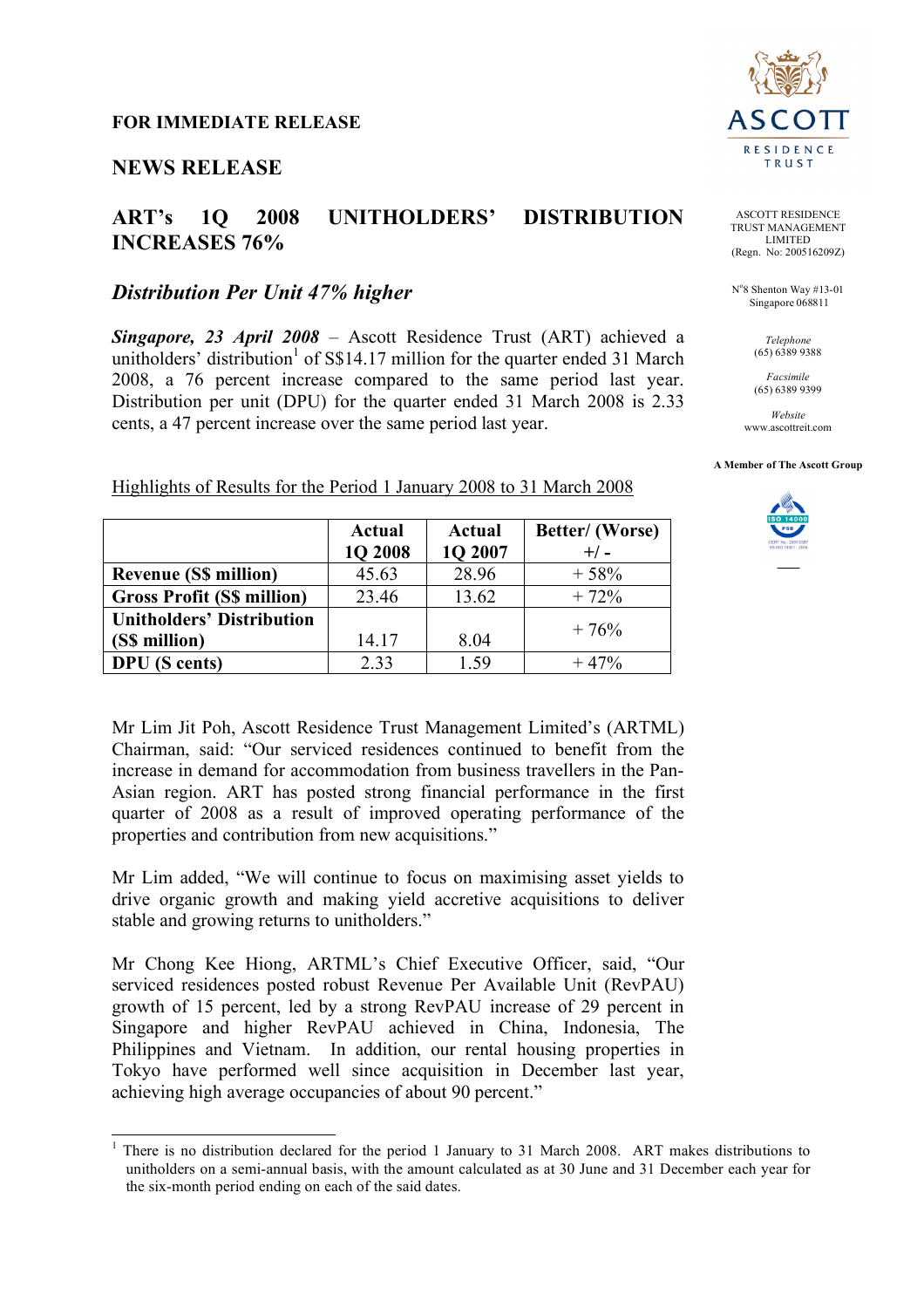Mr Chong added, "Our strategy of maintaining a balance of properties in stable as well as emerging markets in the Pan-Asian region will continue to provide a high degree of income stability for the portfolio. With 36 serviced residences and rental housing properties in 10 Pan-Asian cities across seven countries, ART will be able to tap the demand for extendedstay accommodation in these locations."

Upon completion of the latest acquisition in Perth, which is expected to be in 2Q 2008, ART's portfolio will expand to S\$1.52 billion, comprising 37 properties with 3,550 units in 11 cities across seven countries.

#### **About Ascott Residence Trust**

Ascott Residence Trust (ART) is the first Pan-Asian serviced residence real estate investment trust established with the objective of investing primarily in real estate and real estate-related assets which are income-producing and which are used or predominantly used, as serviced residences or rental housing properties in the Pan-Asian region.

Comprising an initial asset portfolio of 12 strategically located properties in seven Pan-Asian cities, ART was listed with an asset size of about S\$856 million. Upon completion of the latest acquisition in Perth, ART's portfolio will expand to S\$1.52 billion, comprising 37 properties with 3,550 units in 11 cities across seven countries.

Launched in March 2006, ART is managed by Ascott Residence Trust Management Limited, a wholly-owned subsidiary of The Ascott Group Limited (Ascott). Ascott is the world's largest international serviced residence owner-operator, with over 20,000 units in key cities of Asia Pacific, Europe and the Gulf region. Ascott boasts a 24-year industry track record and serviced residence brands that enjoy recognition worldwide.

For more information about ART, please visit http://www.ascottreit.com.

#### Important Notice

The value of units in ART and the income derived from them may fall as well as rise. Units in ART are not obligations of, deposits in, or guaranteed by the Manager or any of its affiliates. An investment in the units in ART is subject to investment risks, including the possible loss of the principal amount invested. The past performance of ART is not necessarily indicative of its future performance.

This announcement may contain forward-looking statements that involve risks and uncertainties. Actual future performance, outcomes and results may differ materially from those expressed in forward-looking statements as a result of a number of risks, uncertainties and assumptions. Representative examples of these factors include (without limitation) general industry and economic conditions, interest rate trends, cost of capital and capital availability, competition from similar developments, shifts in expected levels of property rental income, changes in operating expenses, including employee wages, benefits and training, property expenses and governmental and public policy changes and the continued availability of financing in the amounts and the terms necessary to support future business. Investors are cautioned not to place undue reliance on these forward-looking statements, which are based on the current view of the Manager on future events.

Investors have no right to request the Manager to redeem their units in ART while the units in ART are listed. It is intended that unitholders may only deal in their units in ART through trading on the SGX-ST. Listing of the units in ART on the SGX-ST does not guarantee a liquid market for the units in ART.